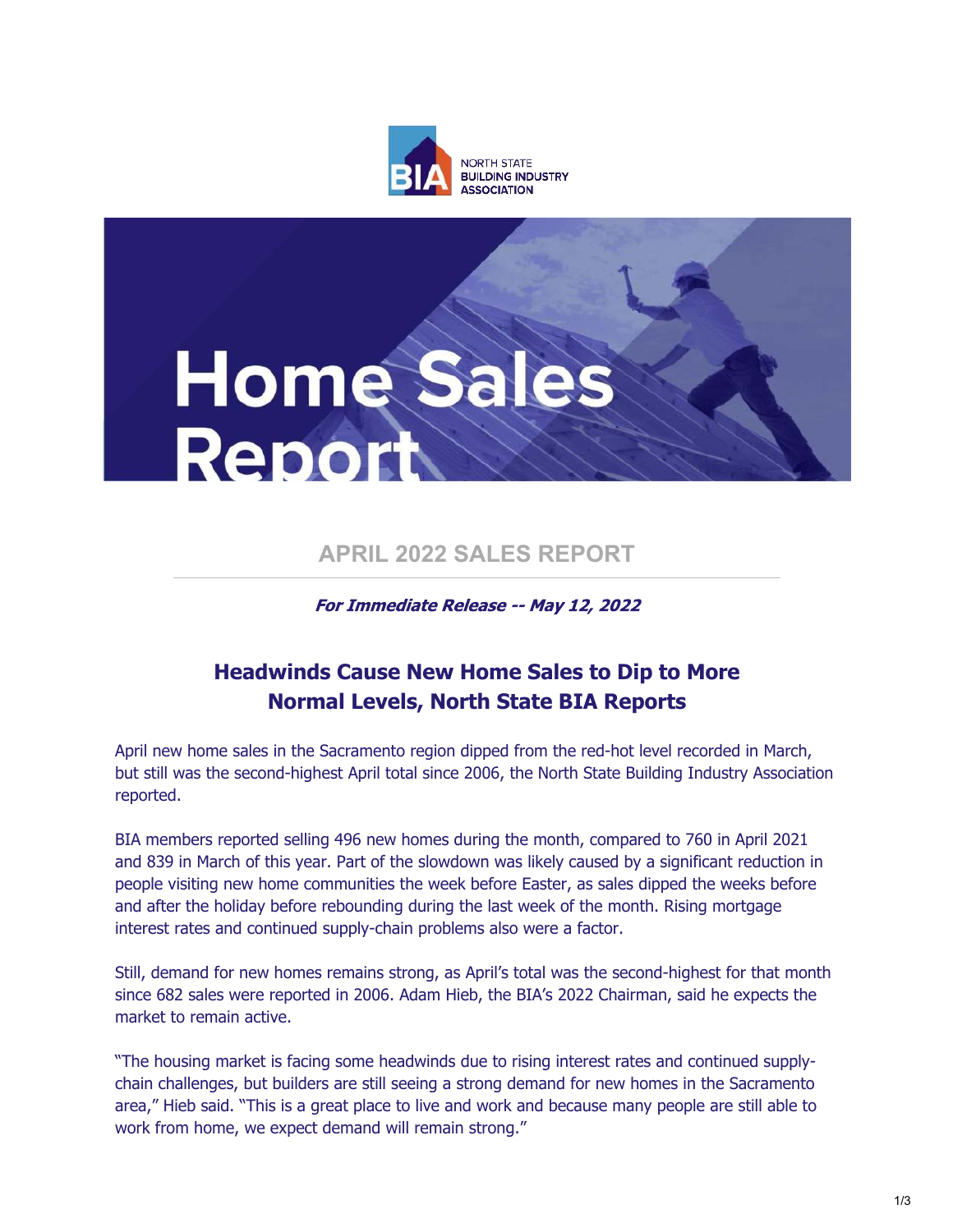month – and that figure hit the 200 mark during the last week of the month for the first time since 2008. Michael Strech, the BIA's President and CEO, also noted that area buyers have more choices than they've had for years as an average 198 new home communities were open for business during the

"The market is adjusting, but builders are also bringing new product online designed to meet what today's buyers are looking for," Strech said.

Sales figures cover Sacramento, Placer, El Dorado, Yolo, Yuba, Sutter, Amador and Nevada counties.



## **April New Home Sales at a Glance**